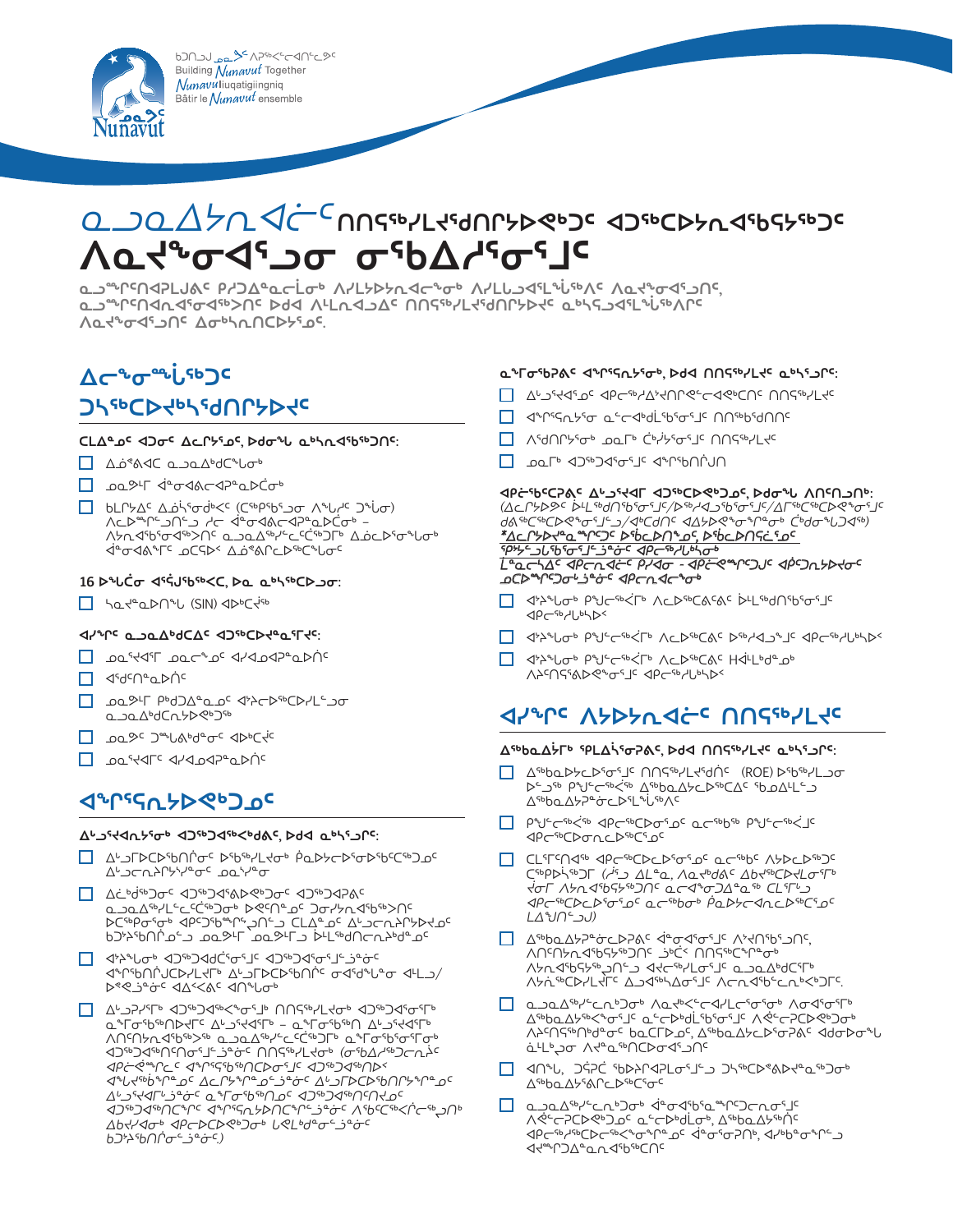

620123794565622016 Building Nunavut Together *Nunavu* liuqatigiingniq Bâtir le *Nunavut* ensemble

- ∧⊂*∿*√ራ∟√ <sup></sup>ג∕לי ∧⊁לי ילי גר (ᓇᓗᓇᐃᔭᖅᑕᐅᓯᒪᙱᖦᖢᑎᒃ ᐊᑭᓕᐅᑕᐅᔪᑦ)
- ᑮᓇᐅᔭᓕᐅᖅᑕᐅᕙᒃᑐᑦ ᐊᑭᓕᖅᓱᖅᑕᐅᓂᐊᕙᒃᑐᓪᓗ ∧sbho ∧șn spalle
- 
- 
- ᓇᓗᓇᐃᖅᓯᓪᓚᑦᑖᖅᑐᑦ ᑮᓇᐅᔭᓪᓚᑦᑖᓄᑦ ᐊᑭᓕᐅᑕᐅᓚᐅᖅᑐᓄᑦ

**ᐱᒻᒪᕆᐊᓘᕗᖅ ᑐᑭᓯᐅᒪᓂᖅ ᑕᑉᐱᒃᑯᐊᓕᒫᖅ ᖁᓛᓃᑦᑐᓕᒫᑦ ₫**აჼ₢ϷႭႸჼσჼՐჼσჼ *Ⴒ*ႭϷႸϷσϚჼჼႠϷჂႶჼ **ᢦᢧᢂᢐᢧ᠙᠑ᢣ᠗ᡆ᠑ᠷᠢ᠖ᡕᢄ ዖ/⊲**σ<sup>c</sup>CÞ℠ CLª௳ ጋኣ℠ርϷ<del>∛</del>ℕኈ ለሃϷሃሲ⊲Ⴊჼእና **ᑎᑎᖅᑲᖁᑎᖕᓄᐊᖅᑕᐅᔪᒃᓴᐅᓪᓗᓂ ᑕᐃᒪᐃᓐᓂᖓᓄᓪᓗ**  *ᢣᢐ***ᡋᡊᢆᡄᢂᢣᡘᢦᡏᢠ᠅᠕᠉᠂᠀ᡔᢄᢅ᠆᠅ᢠᡬ᠘᠉ᡕ᠗ᢆᢣᢣᡏ᠉ᢕᢄ** 

- PODY COLLOC/PODYAC "QDY"OGN'
- **</u>**
- □ △←▷SBBSD-YL+C a←SBBSDSBD-
- ᐃᓐᑲᒻᑖᒃᓰᔭᕐᕕᒋᔭᕆᐊᖃᙱᑦᑐᖅ ᐃᓕᐅᖅᑲᐃᕝᕕᒋᕙᓪᓕᐊᕙᒃᑕᐃᑦ
- **CALASCA**\*ch\*ochethyle Achimities ت عط∆6dC∆ (GIC-U קייר היא השי
- ﻰ Actycomner actyone actyone
- ᓇᓪᓕᐅᒃᑯᒫᕆᔭᑎᑦ
- ᐸᐸᑕᐅᑎᑕᑎᑦ ᑮᓇᐅᔭᐃᑦ
- ෬෬෭෪෦෦෮෬෬෬෬෫෦෬෬෫෦෬෫෦෫෫෬෫෦෦෫෦෮෦ (RESP-Uo<GPC)<br />
(RESP-Uo<GPC)<br />
(RESP-Uo<GPC)<br />
(RESP-Uo<GPC)<br />
(RESP-Uo<GPC)<br />
(RESP-Uo<GPC)<br />
(RESP-Uo<GPC)<br />
(RESP-Uo<GPC)<br />
(RESP-Uo<GPC)<br />
(RESP-Uo<GPC)<br />
(RESP-Uo<GPC)<br />
(R
- ᓇᓗᓇᐃᔭᖅᓯᒪᔪᑦ ᐃᖅᑲᓇᐃᔭᖅᑎᐅᔪᓐᓃᓛᕐᓂᕐᒧᑦ **ᢣ**ᠥ᠍᠍᠍᠍ᡊ᠊ᢄᡄᡏᢦᡰ᠘ᢣ᠐ᠻ᠂ᠺᡌᠷ᠑ᢣ᠀ᢆᡕ᠖ᢆᡧᠷ᠓
- 
- <del></del>◯ ଏଂՐፕናሲኦΔς ∆«גולים״aº aº contro
- ᓄᓇᓯᐅᑏᑦ, ᐅᓯᕝᕕᓖᑦᓄᓇᓯᐅᑏᑦ, ᓄᓇᓯᐅᑏᑦ የΛ΅IJΔ5ΡCϷৎ Ͽς, ϽΡςάςς, ჼbJCϷ϶Δς, ΔΓ⊲ς ⊲ץ∱دי≙∂خ∩י

### **ᑐᓴᖅᑕᐅᔪᒃᓴᓂᒃ ᓂᐅᕕᓚᐅᕐᓂᕐᒧᑦ, ᐊᑭᒋᓚᐅᖅᑕᖏᓐᓄᑦ ᖃᔅᓯᑐᓚᐅᕐᒪᖔᑕᓗ:**

### **ᓇᓗᓇᐃᖅᓯᓪᓚᑦᑖᖅᑐᓂᒃ ᐱᖁᑎᖕᓄᑦ, ᐃᓚᒋᔭᐅᓗᑎᒃ ᓇᖕᒥᓂᖃᕐᓂᕐᒧᑦ ᑎᑎᕋᖅᓯᒪᔪᖁᑎᒋᔭᐅᔪᑦ ᐊᒻᒪᓗ/ᐅᕝᕙᓘᓐᓃᑦ**

- ๊ ๊ ๊ Q )Q ∆<sup>Sb</sup> / <sup>C</sup> C <sup>C Sb</sup> O & 3 Y º P º O & P P & C SA P SP C SP C & C
- ∢≽º∩≁ჯ™ IS IY S ႶႶ₠ᲮႦჄ₯௳
- ∆Ხ₭<sub>₫</sub>₽<sub>∂</sub> პდანდადა
- (∩∩<sup>6</sup>6%) ית <4%<65% יחב مكمك<sup>∉</sup>7وتكر المطابكة مسابحة المسابحة المسابحة <u> ∧ᢏ</u>┎◁<del></del>ផ") ۾ ∧ُد∩√קי
- </u>
- ᐱᓚᐅᖅᑕᑎᑦ
- "Gwelch de Caphorade De Caphorade D
- ⊲Ρ⊂▷⊂▷
- 
- 
- აС<sub>4</sub> აჯაბჯაჯაბა ამაკაბები
- ∆ª⊌ba∆קייך ⊲Pr÷oc
- 

- 
- 

## (EI-VOSTOROO

- 
- 
- 

- 
- 

## ᐃᖅᑲᓇᐃᔭᓚᐅᕐᓂᕐᒧᑦ ᓇᓪᓕᐅᒃᑯᒫᕆᔭᐅᕙᒃᑐᓂᒃ

#### ᐃᖅᑲᓇᐃᔭᖅᑎᐅᓂᑰᓪᓗᓂ ᐱᕚᓪᓕᕈᑕᐅᕙᒃᑐᑦ **◁**ּלקס־<sup>ג</sup>סייביק, ∆⊂לקײַשיט∸)∕ ל∆י<ת ᐊᐃᑉᐸᐃᖅᓯᒪᓕᖅᑐᓪᓘᓐᓃᑦ ᐱᕚᓪᓕᕈᑎᒋᕙᒃᑕᖓᑦ)

— *∧ᢤ᠆*₴ᢗᢂ <mark></mark> ᐱᕚᓪᓕᕈᑕᐅᕙᒃᑐᓄᑦ ᐱᕙᒌᔭᖅᑕᐅᓯᒪᔪᑦ, ᑲᓇᑕᒥ

■ bLՐ < ºC º º ºPD º º º DO º O º O MOS "PLY" **Q** bhn<1b555b>∩ Q\_on AsbY C<CsbJob Aq<br/>b/Losob ᑲᓇᑕᒥ ᓄᑕᖅᑲᓄᑦ ᑖᒃᓯᓄᑦ ᐱᕚᓪᓕᕈᑕᐅᕙᒃᑐᓂᒃ (CCTB-Voc96DE)

— a COLO COLO COLO COLOR

ᓂᐅᕐᕈᑎᖃᕐᓂᕐᒧᑦ ᓴᓇᙳᐊᒐᕐᓂᒃ, ᓴᓇᐅᒐᕐᓂᒃ, ᐱᐅᓴᐅᑎᓂᒃ, **Œ** 

### **᠘**⊂ªơ◁℠በϷ⊂ϷϚል<sup>ϲ</sup> ႯႯበ℠ơ℠℩ℾ ∆⊂ªơଏጜል℠ℾ, Ϸ୮℠Ⴑ **ᐱᑎᑦᑎᓗᑎᑦ:**

 ᓇᓗᓇᐃᖅᓯᓪᓚᑦᑖᖅᑐᓂᒃ ᖁᑦᑎᖕᓂᖅᓴᒥ ᐃᓕᓐᓂᐊᕆᐊᖃᑦᑕᓚᐅᕐᓂᕐᓂᒃ – 80%-Ր ⊳<ናb<sup>c</sup>C℠/L5ሊኆႪ℠ϽՈϚ ለՈርϷσ⊲₽ል<sup>ϲ</sup> σ<sup>5</sup>bΔ<sub>σες</sub> ις Δbτερωεις

**ᓯᓚᑦᑐᖅᓴᕐᕕᖕᒦᓚᐅᕈᕕᑦ/ᒫᓐᓇ ᓯᓚᑦᑐᖅᓴᕐᕕᖕᒦᖃᑦᑕᕈᕕᑦ, ᐅᑯᓂᖓ** 

 ᓇᓗᓇᐃᖅᓯᓪᓚᑦᑖᖅᑐᓂᒃ ᖃᓄᑐᐃᓐᓇᖅ ᑮᓇᐅᔭᖅᑖᖅᑎᑕᐅᓐᓂᕈᕕᑦ

ᐃᓕᓐᓂᐊᕆᐊᖃᑦᑕᕈᓐᓃᓚᐅᕐᓂᕐᓂᒃ ᖃᖓᓗ ᐱᓚᐅᕐᓂᕐᓂᒃ

**ᓱᓕ ᐃᖅᑲᓇᐃᔭᕈᕕᑦ ᐃᓱᒪᓗᑎᓪᓗ ᐊᔪᙱᑎᑕᐅᔪᓐᓇᕋᓱᒋᓗᑎᑦ σ** 6Δ/ 6Ν/ Ο ΦΘΣ Ο ΦΘΣ Ο ΦΘΣ Ο ΜΑΙ ΑΛΟ ΦΘΣ Ο ΦΘΣ

 ᓇᓕᐊᖕᓂᑐᐃᓐᓇᖅ ᐊᑭᓕᖅᑕᐅᓂᕐᒧᑦ ᓇᓕᖅᑲᓂᒃ ᑕᖅᑭᐅᓵᖅᑐᒥ ᐃᖅᑲᓇᐃᔭᕐᕕᒋᓚᐅᖅᑕᕐᓂ *(ᓲᕐᓗ ᐃᒪᓐᓇ, ᓂᖃᐃᓱᕋᓱᒃᑯᕕᑦ ᔫᓂᒥ ᐱᔭᕆᐊᖃᕐᓂᐊᖅᑐᓂᑦ ᓇᓕᐊᖕᓂᑐᐃᓐᓇᖅ ᑕᒪᐃᓐᓂᒡᓗ ᐊᑭᓕᖅᑕᐅᓂᕐᒧᑦ ᓇᓕᖅᑲᓂᒃ ᑮᓇᐅᔭᓕᐊᕆᓚᐅᖅᑕᕐᓄᑦ ᐱᓚᐅᖅᑕᕐᓄᑦ* 

∆<sup>ς</sup> ხα⊥ასასადება ახულა ბძადა ადენსება

 ᓇᓗᓇᐃᖅᓯᓪᓚᑦᑖᖅᑐᓂᒃ ᖃᓄᑐᐃᓐᓇᖅ ᐃᖅᑲᓇᐃᔭᕈᓐᓃᖅᑐᖅᓯᐅᑎᓂᒃ

∩∩ºb>Yଏ∿ ºb°CººCº PQDY&° Г ºjO° CLAº O º PQDY DA À AdibHershine Char and and a diberency

— PADY ON THE PLAY ON THE PAD ON THE PROPERTY ᑕᒪᐃᓐᓂ ᑮᓇᐅᔭᒃᑯᕕᖕᓂ ᐱᒋᔭᐅᔪᓄᑦ ᐃᕝᕕᑦ ᐃᓅᖃᑎᒋᕙᒃᑕᕕᓪᓗ/ ᑲᑎᑎᑕᐅᓯᒪᓇᓯᒃ ᐊᐃᑉᐸᕆᔭᕕᑦ ᐱᒋᔭᔅᓯᓐᓂᒃ *(ᑮᓇᐅᔭᒃᑯᕕᖕᒥ ᑎᑎᖅᑲᐅᓯᐊᕆᔭᐅᕙᒃᑐᑦ ᑮᓇᐅᔭᕆᔭᐅᔪᑦ ᒥᒃᓵᓄᑦ ᐱᔭᐅᔭᕆᐊᓖᑦ ᐅᑯᐊᖑᕗᑦ, ᐅᓪᓗᐊᓂᑦ ᓯᕗᓪᓕᖅᐹᒥᑦ ᑕᖅᑭᐅᓵᖅᑐᒥᑦ ᐃᓱᐊᓄᑦ ᑖᔅᓱᒪ ᑕᖅᑭᐅᓵᖅᑑ. ᐅᓇ ᑕᑯᔾᔪᑕᐅᔪᓐᓇᖅᑐᖅ ᐱᓇᔪᒃᑯᕕᑦ ᔫᓂᒥ ᑖᓐᓇ ᑮᓇᐅᔭᒃᑯᕕᖕᒥᑦ ᑎᑎᖅᑲᐅᓯᐊᕆᔭᐅᓯᒪᔪᖅ ᑮᓇᐅᔭᕆᔭᐅᔪᑦ ᒥᒃᓵᓄᑦ ᐃᒪᓐᓇᐅᓪᓗᐊᖅᐳᖅ, ᒪᐃ 1-ᒥᑦ ᒪᐃ 31-ᖑᕋᓱᖕᓂᖓᓄᑦ)*  **ᓇᓗᓇᐃᖅᓯᓪᓚᑦᑖᖅᑐᑦ ᑮᓇᐅᔭᓕᐅᖅᐸᖕᓂᕐᒧᑦ:**

— പാല∆<sup> പ</sup>്ര<sup>ാ</sup> ് ്<sup>രോക </sup> ∧പ്പെട്ടി ് ∧പ്പെട്ടില് ᓇᓕᐊᖕᓂᑐᐃᓐᓇᖅ ᐃᖅᑲᓇᐃᔭᕈᓐᓃᖅᑐᖅᓯᐅᑎᓂᒃ ᐃᓕᖕᓄᑦ

**ᐱᑎᑦᑎᓗᑎᑦ:**

∆⊂ªᠸ⊄∩≺ººCº<del></del> © ≫°∱©© © © ≫∆∆∟

*ᒪᐃᖑᑎᓪᓗᒍ)*

*P°J* CSP PODSPDCOO

**</u> <u></u> а⊃а∆** \$P°⊂⊂⊂Ссбърсъ Дораду \$P°

*(ᓇᓗᓇᐃᖅᓯᓪᓚᑦᑖᖅᑐᓂᒃ ᐃᖅᑲᓇᐃᔭᕐᓂᕐᓂ ᐃᖅᑲᓇᐃᔭᖃᑦᑕᙱᓐᓂᕐᓂᒃ ᑕᐃᑯᙵᐅᑎᓐᓂᕐᓄᑦ* 

┌ ଏଠଏ, גלףכׂ ישראקלים אליכנגישקל

**ᐊᕐᕌᒍᖃᕈᕕᑦ 60 ᐅᖓᑖᓂ, ᐅᑯᖕᓂᙵ ᐱᑎᑦᑎᓗᑎᑦ:**

**ᑮᓇᐅᔭᒃᑯᕕᖕᒥᑦ ᑐᓴᖅᑕᐅᔪᒃᓴᑦ**

**Ͻ**σረሃሊፈማሪ ረማግራር የፍግግግ የአይታልም የ

ႦႶႶႠჁႨႾ<sub>ჼ</sub>ჁႺჂჄႩ

*ᐱᔾᔪᑎᖃᑦᑎᐊᙱᖦᖢᑎᓪᓗ)*

Δ<sup>Sb</sup>ρα Δ<sup>5</sup>λλ<sup>ε</sup> Δ<sup>c</sup>

ᐱᕙᒃᑕᕐᓂᒃ

L**o**LNC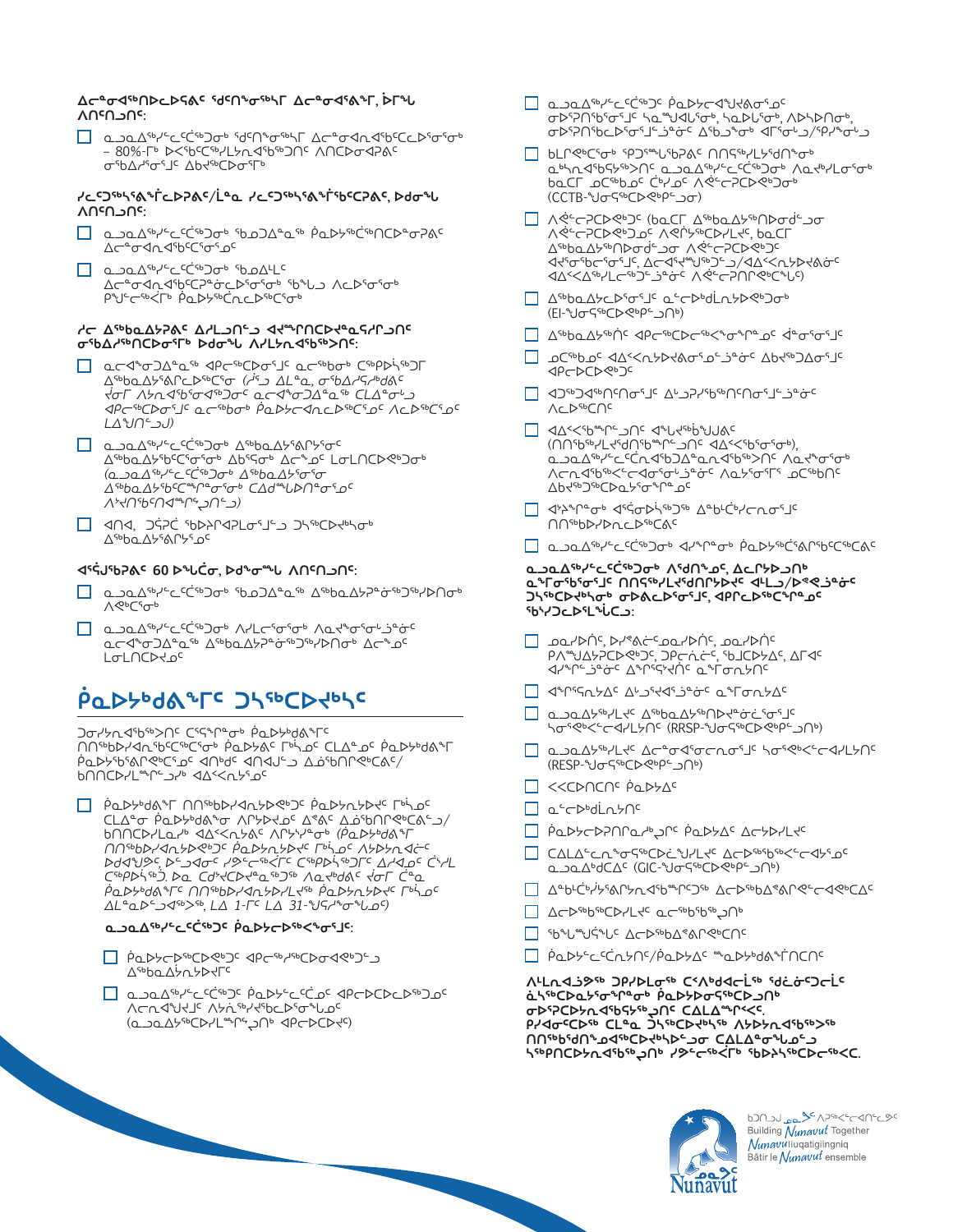ᡋᠫᡗ᠌**ᢇ᠑**᠂ᡔᢁᢋ**ᢣ**ᢄ᠕<del>᠀</del>ᡐᢗᢄᠵᢉ᠓ᢄ Building Nunavut Together *Nunavu*liuqatigiingniq 3âtir le *Nunavut* ensemble



**To ensure you have everything you need to start your application, please make sure you bring these important documents to your appointment.**

### **Personal Information**

#### **For each member of your family, you need to bring:**

- $\Box$  birth certificate
- $\Box$  Nunavut health care card
- $\Box$  if dependent is newborn (less than 3 months old) and you have not yet received the health care card – you will need proof of live birth from the hospital where the child was born

#### **If above the age of 16, bring:**

Social Insurance Number (SIN) card

#### **Other identification that can be used:**

- $\Box$  passport
- $\Box$  driver's license
- $\Box$  Nunavut general picture identification
- $\Box$  NTI card
- $\Box$  immigration documents

### **Shelter**

#### **If you RENT, bring these documents:**

- $\Box$  Household statement of income from housing authority in your community
- $\Box$  If you are in private market rent then you must provide us with proof that you are on the wait list and are in good standing with all the housing authorities and associations in Nunavut and Nunavut Power Corporation
- $\Box$  Copy of lease or rental agreement in head of household and/or spouse's name
- $\Box$  For room rent a letter of lease from owner of the house – owner of the house must provide proof of ownership or lease documentation *(Income Support does not provide payment for room and board to a client's parents or family members with whom they live or to land lords whose apartments or homes already receive a subsidy from either Government or organizations.*

#### **If you OWN a home, bring these documents:**

- $\Box$  mortgage papers
- $\Box$  home insurance papers
- $\Box$  property tax statement
- $\Box$  land lease agreement

#### **If you pay UTILITIES, provide:**

*(includes electrical/fuel/water & sewage/garbage collection ONLY)*

*\*does not include telephone, cell phone or cable bills CURRENT BILLS ONLY - WE DO NOT PAY ARREARS OR OLD BILLS*

- $\Box$  copy of latest electrical bill
- $\Box$  copy of latest fuel bill
- $\Box$  copy of latest municipal services bill

### **Other required material**

#### **If you recently left employment, bring these documents:**

- Record of Employment (ROE) stating last day of work and reason why you stopped working
- $\Box$  last pay stub for final pay received
- $\Box$  any pay stub that was received in the previous month *(for example, if you are applying for assistance in June you will need any and all pay stubs for earnings received in May)*
- $\Box$  if you left the employment for medical reasons, you must provide a doctor's note and you will be required to get a disability certificate completed by a medical professional.
- $\Box$  proof that you have started the process to receive Employment Insurance benefits from Service Canada, if you have worked long enough to qualify
- $\Box$  name, address and contact information for your former employer
- $\Box$  proof of any health benefits insurance, workers compensation etc. that you might qualify for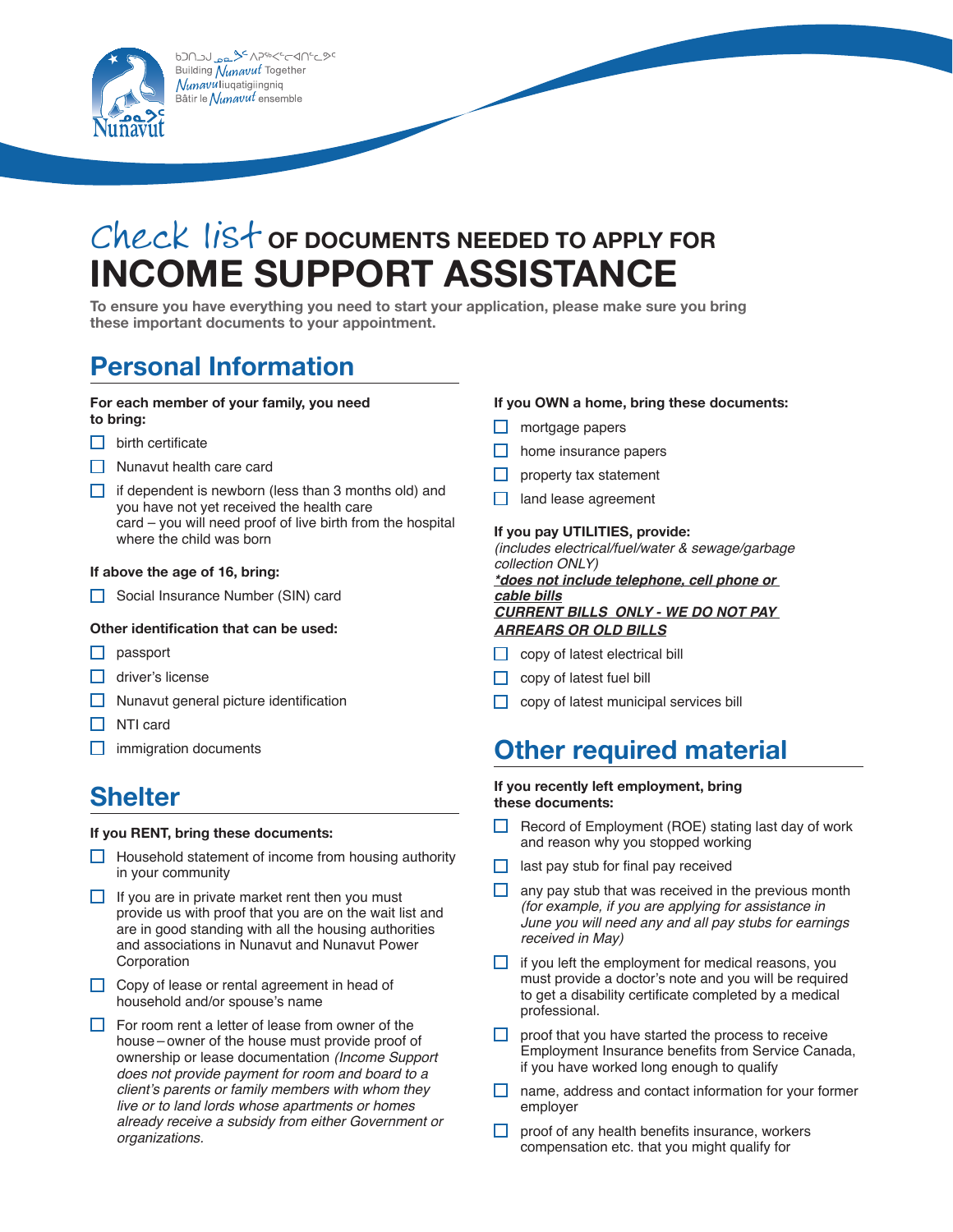#### **If you were a student in high school, provide:**

 $\Box$  confirmation of attendance at a high school – must have 80% attendance to receive Income Support

#### **If you were/are attending college, provide:**

- $\Box$  confirmation of any funding you might receive for attending school
- $\Box$  confirmation of why you left and when you received your last funding

#### **If you are still working and think you might still qualify for Income Support you require:**

- $\Box$  any pay stubs from the previous month of employment *(for example, if you are applying for assistance in June you will need any and all pay stubs for earnings received in May)*
- $\Box$  confirmation from your employer that you are working the number of hours available to you *(proof that you are not missing work because of not showing up or without just cause)*
- name, address and contact information of your employer

#### **If you are above the age of 60 years old, provide:**

- $\Box$  proof of any pensions you are receiving
- $\Box$  proof that you have or are accessing any pensions available to you

### **Banking Information**

You must provide copies of your bank statement for every bank account you have in your name and the name of your partner/common-law spouse

 $\Box$  bank statements from all accounts that you and your partner/common-law spouse have *(bank statements*  required from the first day of the previous month to the *end of the previous month. Example if you are applying*  in June the bank statement should be from the first of *May until May 31)* 

#### **Proof of Income:**

- $\Box$  wages and salary from a job
- $\Box$  proof of cash paid for work completed (under the table pay)
- $\Box$  proof of wages earned from selling carvings, handicrafts, jewelry, or from selling fish and fur
- $\Box$  if you have dependent children on your file you are required to bring proof that you have applied for the Canada Child Tax Benefit (CCTB)
- **pensions (including Canada Pension Plan, Canada** Pension Plan Disability, and orphan/spouse or widow's benefit)
- $\Box$  Employment Insurance (EI)
- $\Box$  workers' compensation
- $\Box$  child or spousal support payments
- $\Box$  rent or room and board you received
- $\Box$  if you are a single parent (no spouse on file), you may be required to prove that you are seeking or working towards receiving child support
- $\Box$  copy of last year's income tax statement
- $\Box$  proof of any other source of Income

#### **Proof of assets, including ownership documents and/or information on purchase of, cost of and worth of:**

- □ cars, trucks, SUV's, motorcycles, ski doos, boats or any other vehicles you own
- house or building you own
- Registered Retirement Savings Plan (RRSP)
- Registered Education Savings Plan (RESP)
- $\Box$  trust funds
- $\Box$  insurance policies
- $\Box$  mutual funds
- $\Box$  Guaranteed Investment Certificates (GIC)
- $\Box$  tax free savings account
- $\Box$  bonds
- $\Box$  term deposits
- $\Box$  cash/money in bank

**It is important to understand that not all of the above will be counted as income or will have to be sold. However this information is required for your file and therefore must be produced when first being assessed.**



620120 PR<sup>5</sup> APSOK-C-AN-C9C Building Nunavut Together *Nunavu* liuqatigiingniq Bâtir le *Nunavut* ensemble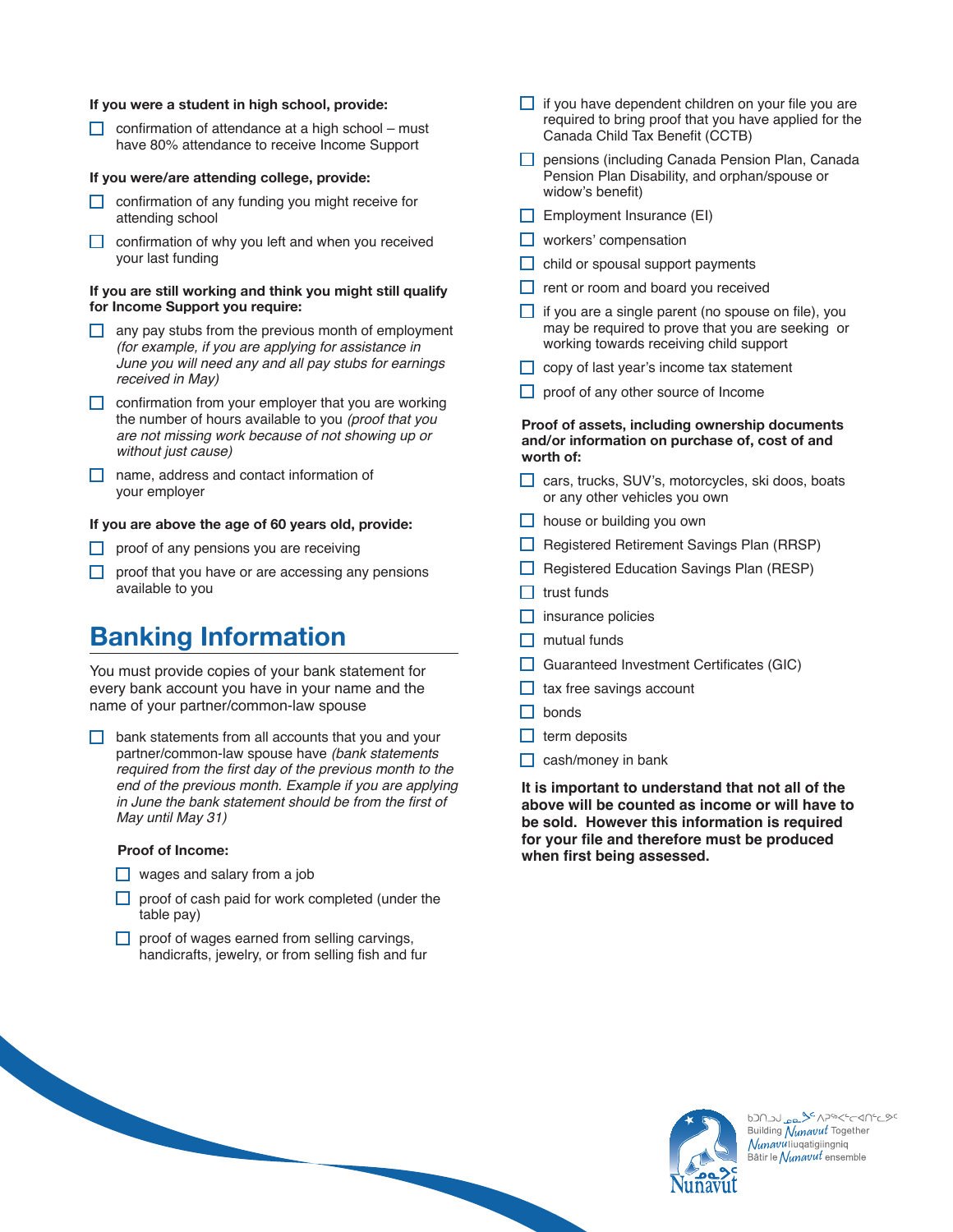ᡋᠫᡗ᠌**ᢇ᠑**᠂ᡔᢁᢋ**ᢣ**ᢄ᠕<del>᠀</del>ᡐᢗᢄᠵᢉ᠓ᢄ Building Nunavut Together Nunavuliuqatigiingniq Bâtir le  $\mathcal N_\mathcal U$ navu $t$  ensemble



## Liste de contrôle **des documents requis pour présenter une demande de soutien du revenu**

**Afin de vous assurer de tout avoir en main pour présenter une demande de soutien du revenu, veuillez vérifier que vous apportez bien ces importants documents lors de votre rendez-vous.** 

### **Renseignements personnels**

#### **Pour chaque membre de votre famille, vous devez apporter :**

- $\Box$  Certificat de naissance
- Carte d'assurance-maladie du Nunavut
- $\Box$  Si la personne à charge est un nouveau-né (moins de 3 mois) et que vous n'avez pas reçu sa carte d'assurance maladie, vous devrez fournir la preuve de naissance vivante délivrée par l'hôpital ou l'enfant est né.

#### **Si vous avez 16 ans ou plus :**

 $\Box$  Carte d'assurance sociale (NAS)

#### **Autres documents d'identification pouvant être utilisés :**

- $\Box$  Passeport
- $\Box$  Permis de conduire
- Carte d'identité générale du Nunavut
- $\Box$  Carte de la NTI
- $\Box$  Documents d'immigration

### **Logement**

#### **Si vous êtes LOCATAIRE, veuillez apporter ces documents:**

- L'état des revenus du ménage fournis par l'office d'habitation de votre collectivité
- $\Box$  Si vous habitez un logement du marché privé, vous devez présenter une preuve que vous êtes inscrit(e) sur la liste d'attente et que vous êtes en règle avec l'ensemble des offices ou des associations d'habitation du Nunavut et la Société d'énergie du Nunavut
- Copie du bail ou de l'entente de location au nom du chef du ménage ou du conjoint
- $\Box$  Si vous occupez une chambre, une lettre de bail signée par le propriétaire de la maison – le propriétaire de la maison doit fournir une preuve de propriété ou le document de bail *(le programme de soutien du revenu ne prévoit pas de paiement de chambre et pension qui serait versé aux parents ou à un membre de la famille du client ou à un locateur recevant déjà une subvention pour son logement ou sa maison de la part du gouvernement ou d'une autre organisation)*.

#### **Si vous êtes PROPRIÉTAIRE, veuillez apporter ces documents :**

- $\Box$  Documents hypothécaires
- Documents d'assurance habitation
- $\Box$  Relevé d'impôt foncier
- $\Box$  Contrat de location de terres

#### **Si vous payez des SERVICES PUBLICS**

*(électricité/mazout/eau et collecte de déchets/eaux usées UNIQUEMENT)***, veuillez fournir :**

- *\* n'inclut pas les factures de téléphone, de téléphone cellulaire ou de câble FACTURES COURANTES UNIQUEMENT – NOUS NE PAYONS PAS LES ARRIÉRÉS OU LES VIEILLES FACTURES.*
- Copie de la plus récente facture de mazout
- Copie de la plus récente facture d'électricité
- Copie de la plus récente facture de services municipaux

### **Autres documents requis**

#### **Si vous avez récemment quitté votre emploi, veuillez apporter les documents suivants :**

- Relevé d'emploi (RE) indiquant le dernier jour de travail et le motif de fin d'emploi
- $\Box$  Le dernier talon de paie pour le dernier paiement reçu
- $\Box$  Tout talon de paie versée le mois précédant la cessation d'emploi *(par exemple si vous présentez une demande de soutien de revenu en juin, vous devrez présenter tous les talons de paie pour les revenus reçus en mai)*
- $\Box$  Si vous avez laissé votre emploi pour des raisons médicales, vous devez fournir un billet de médecin et obtenir un certificat d'invalidité dûment rempli par un professionnel de la santé
- $\Box$  Une preuve de demande de prestations d'assuranceemploi présentée à Service Canada, si vous avez travaillé assez longtemps pour être admissible à l'assurance-emploi
- Le nom, l'adresse et les coordonnées de votre ancien employeur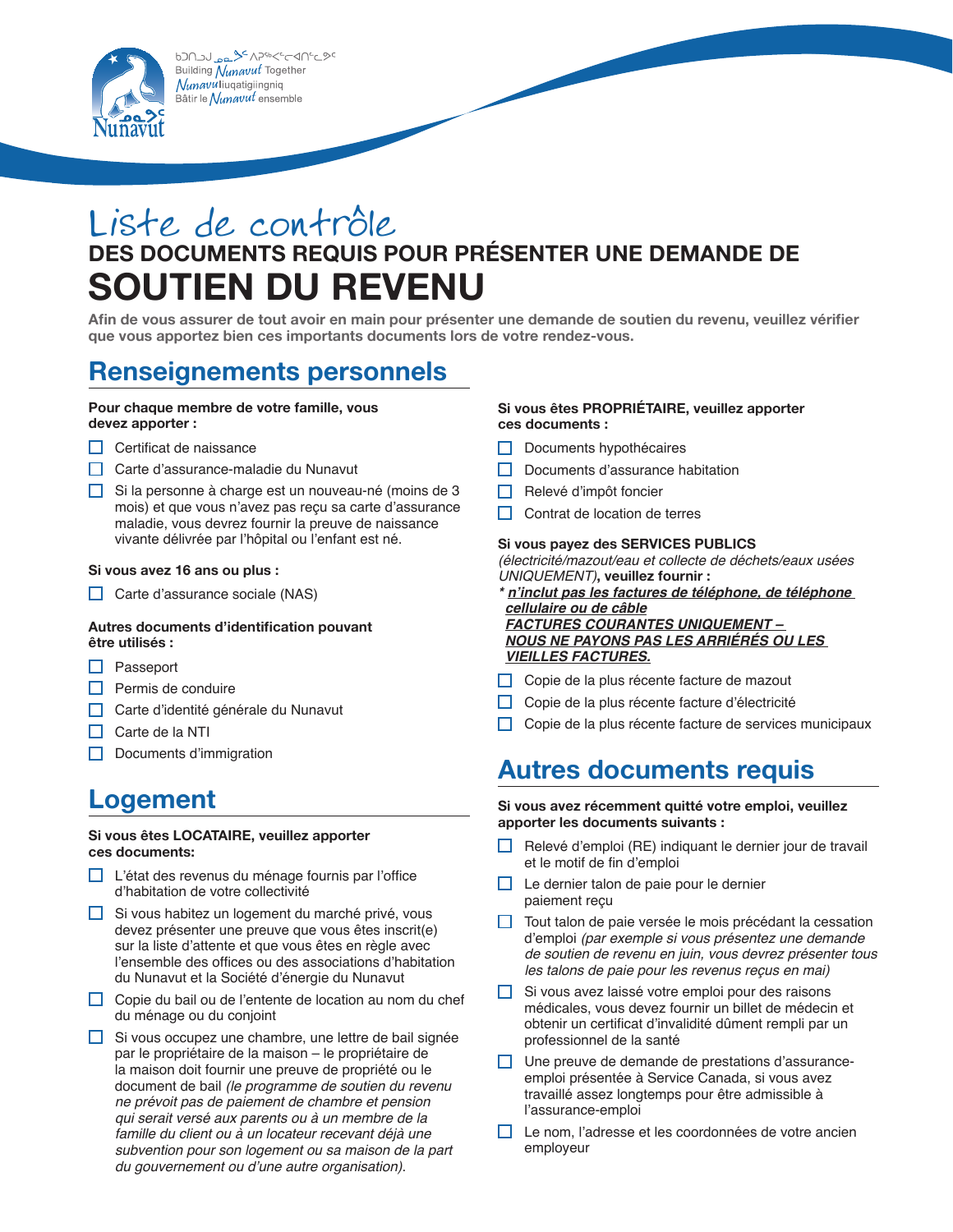La preuve de toutes prestations d'assurance maladie ou d'indemnisation des accidentés du travail auxquelles vous pourriez être admissible.

#### **Si vous fréquentiez ou fréquentez l'école secondaire, veuillez fournir :**

Une confirmation de fréquentation de l'école secondaire – vous devez fréquenter l'école 80 % du temps pour avoir droit au soutien du revenu.

#### **Si vous fréquentiez ou fréquentez le collège, veuillez fournir :**

- $\Box$  La confirmation de toute somme que vous pourriez recevoir pour fréquenter l'école
- $\Box$  La confirmation du motif expliquant pourquoi vous avez cessé de fréquenter l'école et de la date du dernier paiement reçu.

#### **Si vous travaillez encore, mais que vous êtes malgré tout admissible au soutien du revenu, vous devez fournir :**

- $\Box$  Tous les talons de paie du plus récent mois d'emploi *(par exemple, si vous présentez une demande de soutien du revenu en juin, tous les talons de paie pour les revenus reçus en mai)*
- $\Box$  La confirmation de la part de votre employeur que vous travaillez le nombre d'heures disponibles pour vous *(preuve que vous n'êtes pas absent(e) du travail pour cause d'absentéisme ou sans motif valable)*.
- Le nom, l'adresse et les coordonnées de votre employeur.

#### **Si vous avez plus de 60 ans, veuillez fournir :**

- $\Box$  La preuve de tout revenu de pension reçu
- $\Box$  La preuve que vous recevez toutes les pensions auxquelles vous avez droit.

### **Renseignements bancaires**

Vous devez fournir des copies de relevé bancaire pour chaque compte bancaire ouvert à votre nom et au nom de votre époux/conjoint de fait :

 $\Box$  Relevés bancaires de tous les comptes ouverts à votre nom ou celui de votre époux/conjoint de fait *(relevés bancaires requis à compter du premier jour du mois précédent jusqu'au dernier jour du mois précédent. Par exemple, si vous présentez une demande en juin, le relevé doit couvrir la période du 1er au 31 mai)* 

#### **Preuve de revenu :**

- $\Box$  Traitements et salaires provenant d'un emploi
- $\Box$  Preuve de montant comptant payé pour exécuter un travail (travail au noir)
- $\Box$  Preuve de revenus provenant de la vente de sculptures, d'artisanat, de bijoux, de poisson ou de fourrures
- $\Box$  Si vous avez des enfants à charge, vous devez présenter la preuve que vous avez présenté une demande de prestation fiscale canadienne pour enfant (PFCE)
- $\Box$  Revenus de retraite (incluant le Régime de pension du Canada, le Programme de prestations d'invalidité du Régime de pension du Canada, les prestations d'orphelin/de conjoint(e) ou de veuf(ve)
- Les prestations d'assurance emploi
- $\Box$  Les indemnisations pour accidents du travail
- $\Box$  Les pensions alimentaires pour enfant ou conjoint
- Les loyers de chambre et pension reçus
- $\Box$  Si vous êtes un parent monoparental laucun conjoint au dossier] vous pourriez devoir fournir une preuve que vous avez demandé ou que vous entreprendrez les démarches pour demander une pension alimentaire
- Une copie de la déclaration de revenus de l'année précédente
- $\Box$  La preuve de toute autre source de revenus.

#### **Preuve des actifs, y compris des documents de propriété ou de l'information concernant l'achat ou la valeur des biens suivants :**

- Voitures, camions, VUS, motocyclette, motoneiges, bateaux ou tout autre véhicule que vous possédez
- Maison ou bâtiment que vous possédez
- $\Box$  Régime enregistré d'épargne retraite (REER)
- $\Box$  Régime enregistré d'épargne études (REEE)
- $\Box$  Fonds fiduciaires
- Polices d'assurance
- $\Box$  Fonds communs de placement
- $\Box$  Certificats de placement garanti (CPG)
- Compte d'épargne libre d'impôt (CELI)
- $\Box$  Obligations
- $\Box$  Dépôts à terme
- □ Argent comptant/argent en banque

**Il est important de comprendre que tout ce qui précède ne sera pas nécessairement considéré comme du revenu ou ne devra pas être vendu. Toutefois, cette information doit être inscrite dans votre dossier, et doit donc être produite lors de votre première évaluation.** 



620120 PR<sup>5</sup> APSOK-C-AN-C9C Building Nunavut Together *Nunavu* liuqatigiingniq Bâtir le *Nunavut* ensemble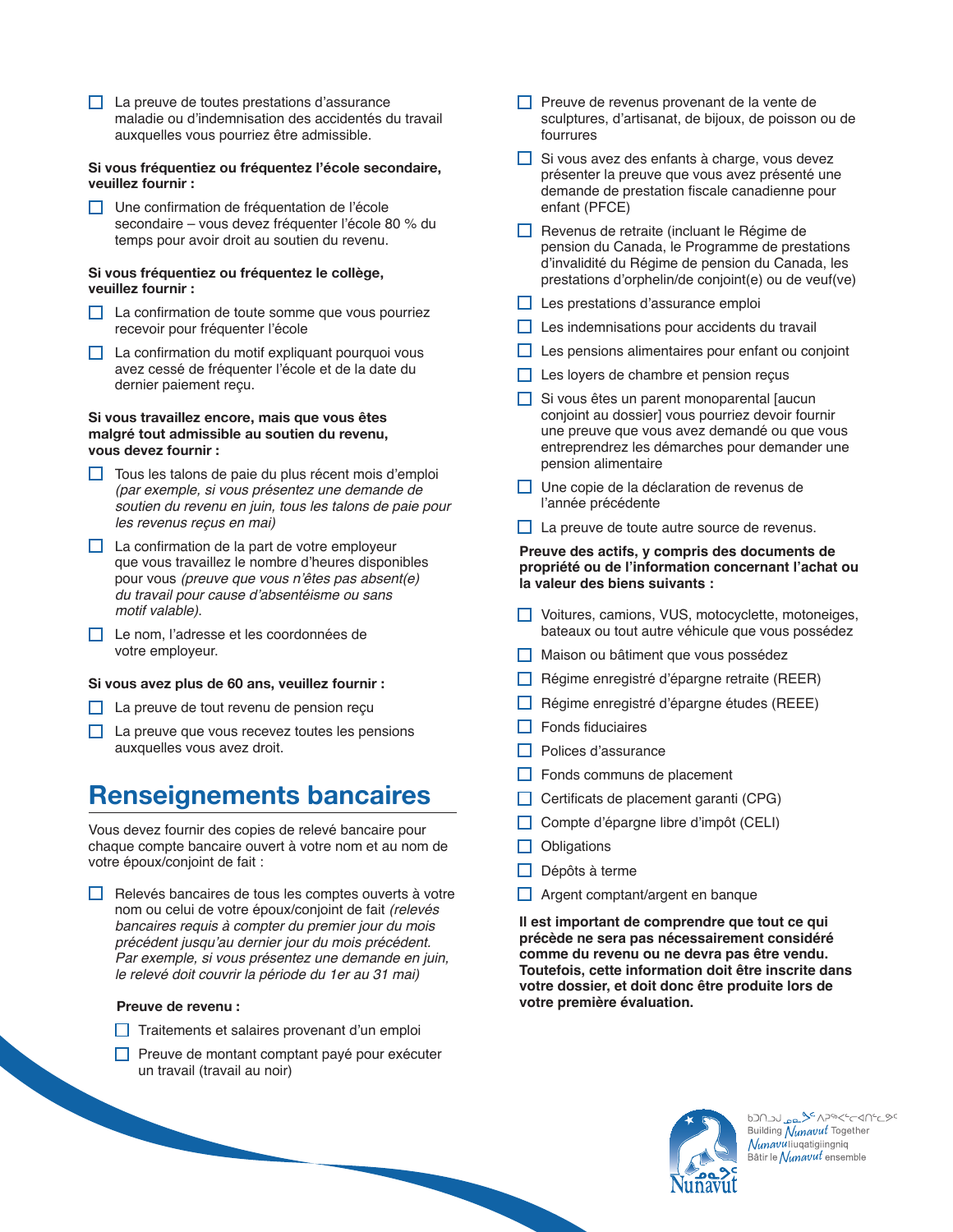

# Naunaitkutakhaq **titiqqat ihariagiyauyut uukturiami Ikayuuhiarumagumik**

**Naunairiaqni pihimayat tamainnik ihariagiyarnik uuktuutikhat piliqtinnagu, hapkuat tunitjavatit ikayuuhiarahualiruvit.**

### **Inuup Naunaitkutinga**

#### **Tamarmikmut ilatit, hapkuninnga qarritijavutit:**

- $\Box$  Inuuvit naunaitkutamik
- $\Box$  Nunavut aaniarvikmi naunaitkutamik
- Nutaraq biibinuangugumi (pingahunik tatqirhiutinnguqtinnagu) pingitkuvit aaniarvikmi naunaitkutanganik– piqaqtukhauyutit naunaitkutamik biibinnuaniktutit aaniarvikmit talvani biibinnuat inuuhimayumit

#### **Avatquumagumi 16nit ukiunik, qarrititjavutit:**

 $\Box$  Social Akiliuhiarutikhat Nampanganik (SIN)

#### **Atlanik naunaitkutat atuqtaaqtut:**

- $\Box$  itqutikhaq nunaryuamut
- akhaluunmik aqutigiami laisinganik
- $\Box$  Nunavut piksarnik naunaitkutamik
- Nunavut Tunngavik naunaitkutamik
- $\Box$  Ahinit nunamit tikihimaguvit titiqqamik

## **IGLUT**

#### **IGLUMIK AKILIRUVIT, titiqqanik hapkuninnga qarititjavutit:**

- $\Box$  Ilatit naunaitkutat maniliuqtamiknik igluliqiitkunnit nunagiyarnit
- $\Box$  Atlanit iglumik akiliruvit tuniyakhat naunaitkutamik utaqqiutit iglukharnit igluliqiitkunnit atugaittutitlu tamainnit igluliqiitkunnnit katimayiinillu Nunavunmi uumanilu Nunavut Pauwaliqiitkut Kuapuriisinganit
- Aatjikutaliurhimayumik akiliruvit unaluuniit akilirutimut angirutinganik atinga iglukhaqhimayup unalu/ unaluuniit aippat atinga
- $\Box$  Igluarmik akiliruvit titiraqmikluuniit akiliqhiruvit iglumit nanminiqaqtumit– nanminiqaqtup iglunganit tuniyukhaq naunaitkutamik nanminiriyamiknik uuminngaluunit akilirutiplutikluuniit naunaitkutanik *(Ikayuuhialiqiitkut akililimaittut igluakhat nayuqtakhalluuniit ikayuuhiaqtup angayuqqanginnik ilangilluuniit talvani ittunut iglugiyamiknulluuniit talvani qaligiikhimayut iglut iglulluuniit manikhaqtunik Kavamatkunnit timiqutigiyauyunilluunnit).*

#### **NANMINIQARUVIT IGLUMIK, titiqqanik hapkuninnga qarrititjavutit:**

- akiliutauyuq iglumut nayugaangat titiqqat
- $\Box$  iglutit akiliuhiarutikhat titiqqat
- $\Box$  nunaqutiqarnirmut taaksiutingit naunaitkutaq
- $\Box$  nunamik atuqtuarninganut angirut

#### **Akiliruvit IGLUP PAUWAQTUUTIKHANGANIK, qarrititjavutit:**

*(ilaliutihimayuq pauwaqtuut/urhuqyuaq/imaq anaqtaut/ iqqakut katitiqniq HAPKUANGINNAIT) \*hapkuat pilimaittut hivayautit, tigumiaqtautit* 

*hivayaut tiiviit akikhangit NUTAAT AKILIQTAKHAINNAIT – AKILILIMAITAVUT* 

#### *ATUKKAT UTUQQAUYULLUUNIIT ATUKKAT*

- aatjikutaliurhimayumik kingulliqpaanga pauwaqtuutit akiliqtakhat
- $\Box$  aatjikutaliurhimayumik kingulliqpaanga urhuqyuap akikhaa
- aatjikutaliurhimayumik kingulliqpaanga haamlatkunnit akiliqtakhat

## **Atlat ihariagiyauyut titiqqat**

#### **Havaguilihaaruvit, titiqqanik hapkuninnga qarrititjavutit:**

- Naunaitkutaq Havaariyaraluaqnit (ROE) naunaitkutalik havaguiqvit huuqlu havaguiqtutit
- $\Box$  kingulliqpaanga akiliuhiat naunaitkutanga kingulliqpaat akiliuhiarutigiyat
- $\Box$  akiliuhiat naunaitkutinganik piyat aippaanganit tatqirhiutimi *(una uuktuutigilugu, ikayuuhiarahualiruvit June-mi tuniyakhat tamaitaluuniit akiliuhiat naunaitkutinganik maniliurutigiyat May-mi)*
- $\Box$  havaguiruvit aaniaqutiniqmut, tuniyukhauyutit taaktit titiraqtamiknik pitquyauniaqtutitlu timimitigut ayurhautimut naunaitkutamik iniqtiqhimayumik taaktinit.
- $\Box$  naunaitkutaqaqtukhauyutit pilihaaliqtat tamna piliriaqni Havaktillutit Akiliuhiarutikhat ikayuutit Service Canada-mit, havakhaaruvit piinarialaqigiaqni